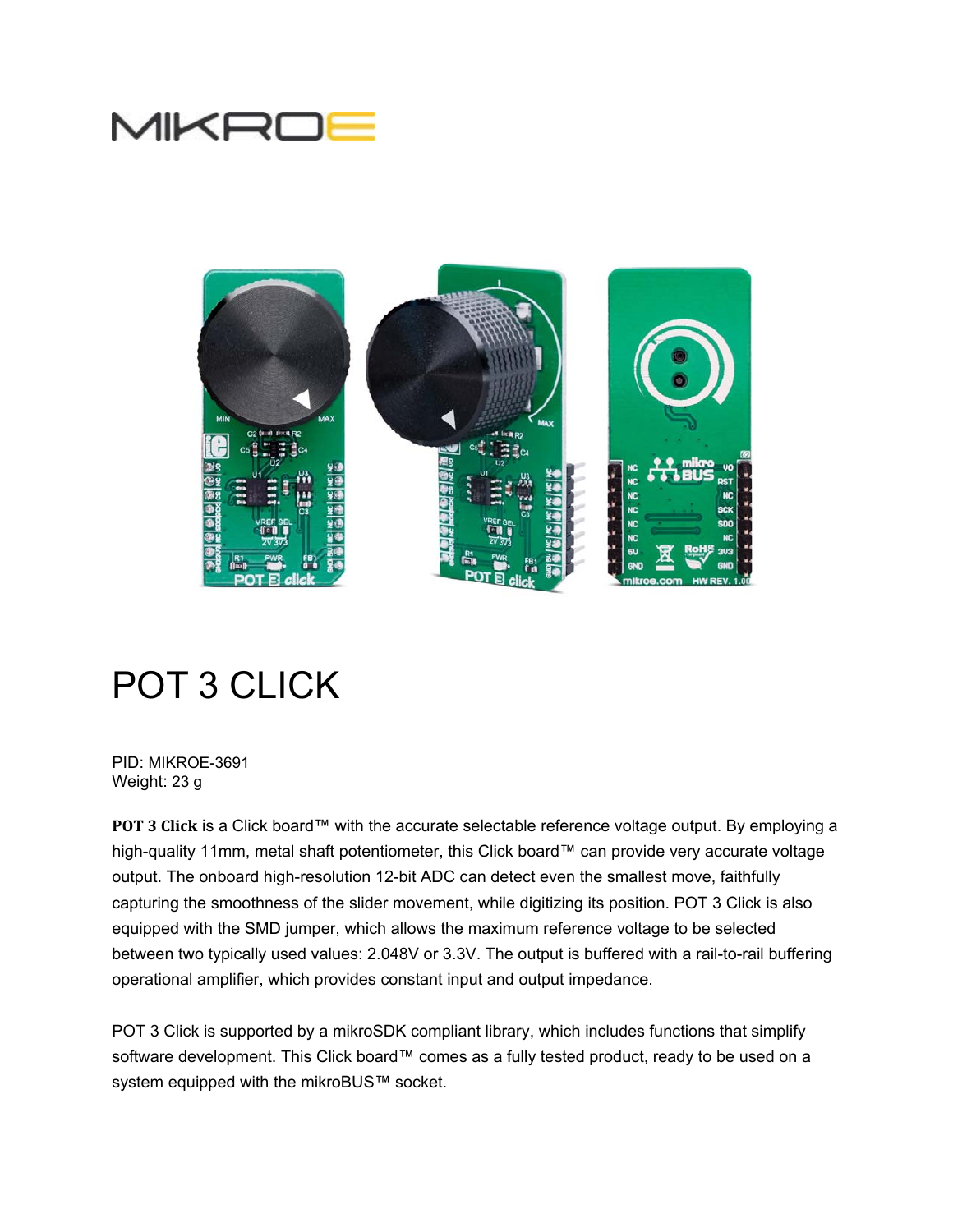With the ability to adjust the voltage on the AN pin very accurately, this Click board™ can be used for development of applications that require voltage reference other than what is commonly available as an output from a dedicated IC. The output from the potentiometer is buffered by the high-performance rail-to-rail operational amplifier, which ensures clean and low-noise signal to the MCP3201 and VO pin of the Click Board. This Click board™ can be used in any application that requires an analog or digitized control voltage, or it can be used to build HMI applications, adding them an accurate potentiometer.

## **HOW DOES IT WORK?**

This Click board™ uses a very simple design: the MCP1501, a precision voltage reference IC from Microchip is used to provide the voltage of 2.048V. This voltage is routed to the small SMD jumper labeled as VREF SEL. By moving the jumper to the 2V position, 2.048V will be applied to one end of the potentiometer. Otherwise, the potentiometer will be connected to the 3.3V rail of the mikroBUS™. The other end of the potentiometer is tied to GND, allowing to select voltage from 0V to VREF (from 0 to 2.048V or from 0 to 3.3V ranges). The adjustable voltage is available on both AN pin of the mikroBUS™ and to the + input pin of the MCP3201.



The potentiometer itself is labeled as RK1191110001. It is a high-quality potentiometer from Alps Alpine. This company is otherwise known for their high-quality electromechanical components, used in many industries. The potentiometer has a carbon-based resistive surface with the resistance of 10 kΩ. It is a single-turn linear potentiometer, with 50% of resistance achieved when in the middle position. Its turning knob is not fixed: the potentiometer has 15mm shaft and a turning knob with the matching shape is delivered in the package with the Click board™.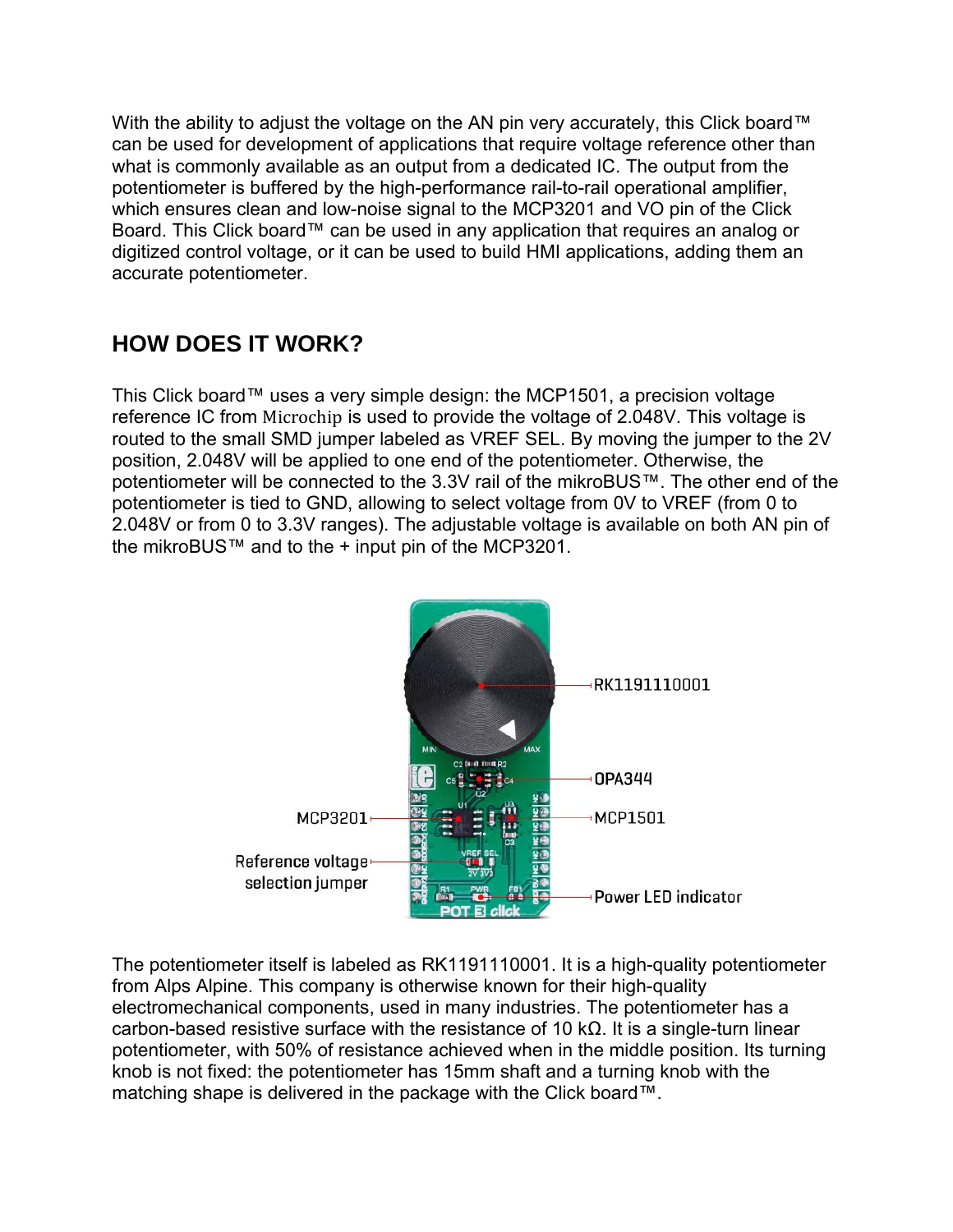The output of the potentiometer is fed to the non-inverting input of the OPA344, a rail-torail single supply operational amplifier, from Texas Instruments. This operational amplifier is a perfect choice for this design, as it allows rail-to-rail operation, uses a single power supply of 5V, and has a stable unity gain. The OPA344 is used as a buffer, providing a constant input and output impedance. Without buffer, variable impedance would affect the reference voltage. The reference voltage IC can provide less than 10 mA, with the significant voltage drop for output currents exceeding 2 mA. Therefore, the OPA344 ensures good stability of the circuit.

The second section of this click board™ consists of the MCP3201 IC, a well known 12 bit ADC from Microchip. The potentiometer end terminals are connected between GND and the VREF, while the buffered voltage from the wiper is connected to the IN+ pin of the MCP3201. VREF is also connected to the reference voltage input pin of the MCP3201. That way, the whole range of the ADC is always used, regardless the chosen VREF voltage. The MCP3201 has its SPI lines routed to the mikroBUS™ so that the values can be read easily by the MCU.

# **Type** Measurements **Applications**  It can be used for development of different types of HMI applications where the potentiometer can be used to provide fine control the movement or to change the intensity of a LED segment in fine steps, backlight amount of a TFT screen, etc. **On-board modules**  MCP1501, a precision voltage reference IC from Microchip; OPA344, a single-supply, rail-to-rail operational amplifier from Texas Instruments. MCP3201 IC, 12-bit ADC from Microchip **Key Features**  Precise and buffered reference voltage output, selectable maximum value for the adjustable voltage reference, high-quality linear potentiometer from Alps Alpine. **Interface Analog,SPI Click board size** L (57.15 x 25.4 mm) **Input Voltage** | 3.3V,5V

# **SPECIFICATIONS**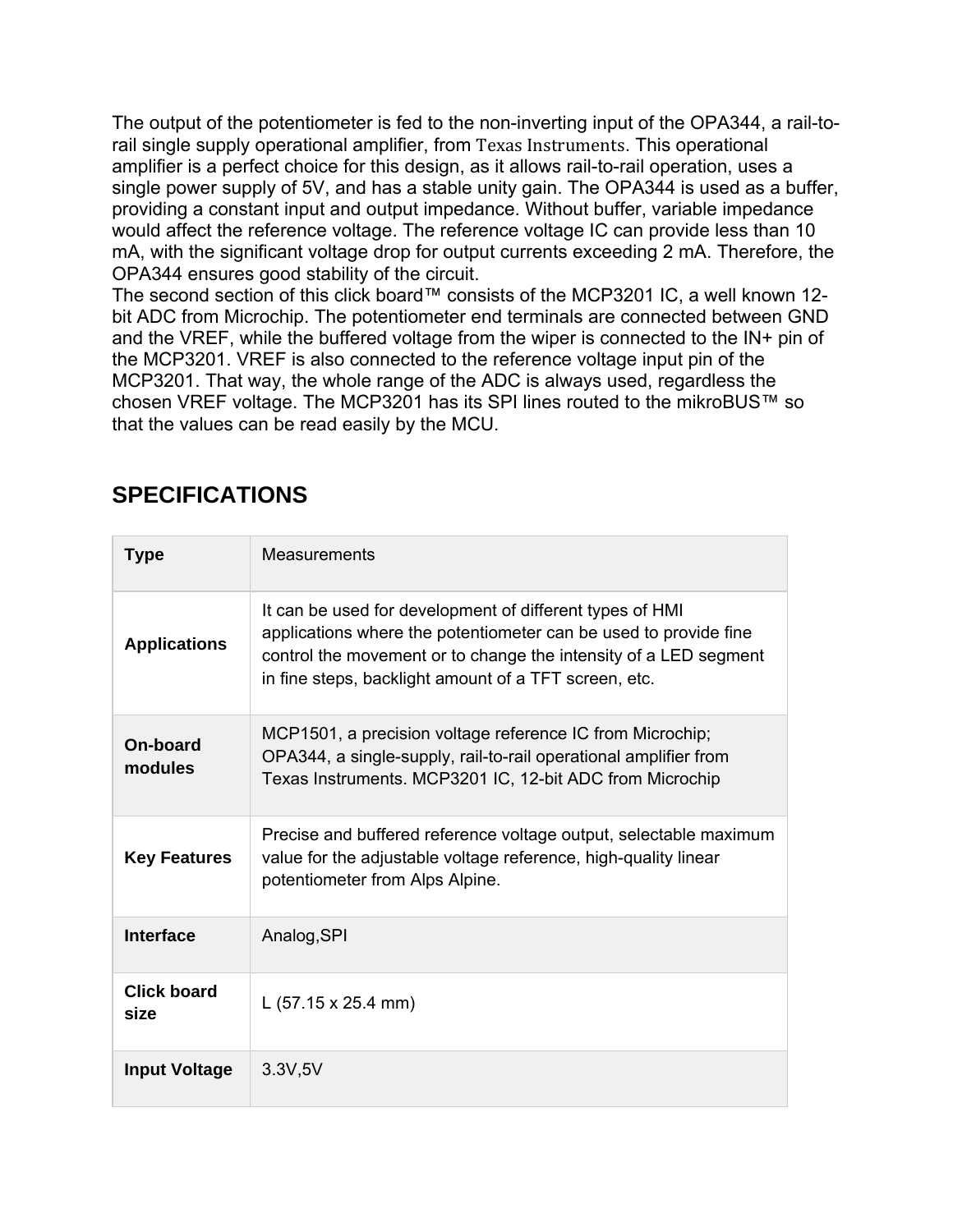## **PINOUT DIAGRAM**

This table shows how the pinout on POT click 3 corresponds to the pinout on the mikroBUS™ socket (the latter shown in the two middle columns).

| <b>Notes</b>                 | Pin                    |                |             | mikro"<br>BUS |    | Pin        | <b>Notes</b> |
|------------------------------|------------------------|----------------|-------------|---------------|----|------------|--------------|
| <b>Regulated Voltage Out</b> | V <sub>O</sub>         | 1              | <b>AN</b>   | <b>PWM</b>    | 16 | <b>NC</b>  |              |
|                              | <b>NC</b>              | $\overline{2}$ | <b>RST</b>  | <b>INT</b>    | 15 | <b>NC</b>  |              |
| <b>Chip Select</b>           | $\mathbf{C}\mathbf{S}$ | 3              | <b>CS</b>   | <b>RX</b>     | 14 | <b>NC</b>  |              |
| <b>Serial Clock</b>          | <b>SCK</b>             | $\overline{4}$ | <b>SCK</b>  | <b>TX</b>     | 13 | <b>NC</b>  |              |
| Serial Data Out              | <b>SDO</b>             | 5              | <b>MISO</b> | <b>SCL</b>    | 12 | <b>NC</b>  |              |
|                              | <b>NC</b>              | 6              | <b>MOSI</b> | <b>SDA</b>    | 11 | <b>NC</b>  |              |
| Power Supply                 | 3.3V                   | $\overline{7}$ | 3.3V        | 5V            | 10 | 5V         | Power Supply |
| Ground                       | <b>GND</b>             | 8              | <b>GND</b>  | <b>GND</b>    | 9  | <b>GND</b> | Ground       |

# **ONBOARD SETTINGS AND INDICATORS**

| Label | <b>Name</b>     | <b>Default</b>           | <b>Description</b>                                                              |
|-------|-----------------|--------------------------|---------------------------------------------------------------------------------|
| LD1   | <b>PWR</b>      | $\overline{\phantom{a}}$ | Power LED Indicator                                                             |
| JPI   | <b>VREF SEL</b> | Left                     | Voltage reference level selection: left position<br>2.048V, right position 3.3V |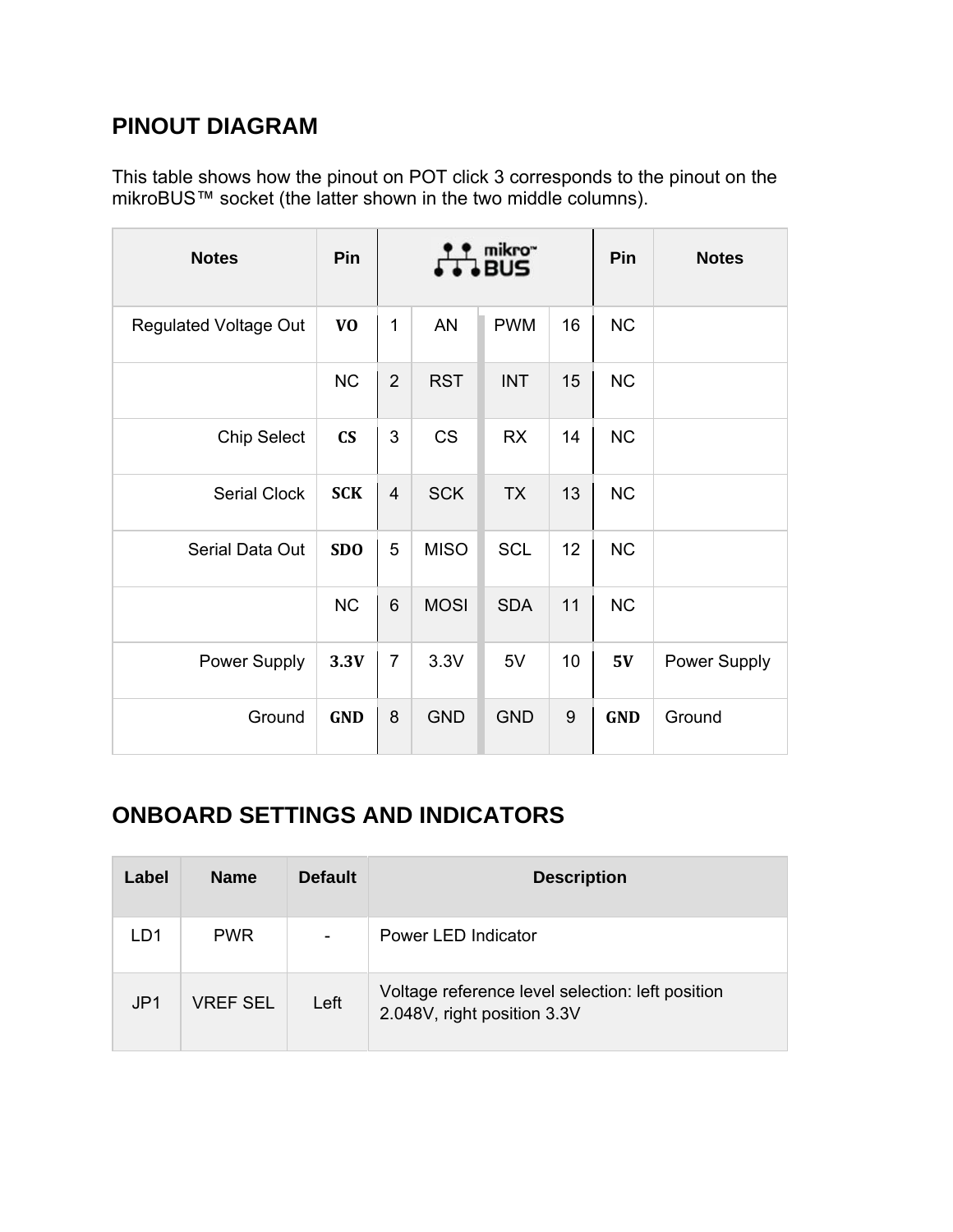### **SOFTWARE SUPPORT**

We provide a library for the POT 3 Click on our LibStock page, as well as a demo application (example), developed using MikroElektronika compilers. The demo can run on all the main MikroElektronika development boards.

#### **Library Description**

This library allows user to check the output voltage (VOUT) of the POT 3 Click board. User can get the output voltage as 12-bit digital value (ADC only), or as averaged value calculated to millivolts (ADC + calculations). The AD converted value can be read as one conversion sample, or as averaged value with desired number of conversions. For more details check documentation.

Key functions:

- uint16\_t pot3\_read\_adc( void ) This function reads the result of AD conversion.
- uint16 t pot3 get vout( uint8 t vref sel, uint16 t nSamples ) This function returns VOUT value calculated to millivolts, with desired number of AD conversions included in calculations.

#### **Examples description**

The application is composed of three sections :

- System Initialization Initializes peripherals and pins
- Application Initialization Initializes SPI driver
- Application Task (code snippet) Reads VOUT value calculated to millivolts with 2000 conversions included in one measurement cycle. The reference voltage (VREF) of 2V is selected as default value for calculations. Results will be sent to the uart terminal every 10us \* number of conversions

```
void applicationTask()
{
    voltage mv = pot3 get vout( POT3 VREF 2V, 2000 );
        WordToStr( voltage_mv, text );
        mikrobus_logWrite( "** VOUT : ", _LOG_TEXT );
        mikrobus_logWrite( text, _LOG_TEXT );
        mikrobus_logWrite( " mV", _LOG_LINE );
        mikrobus_logWrite( "*******************************", _LOG_LINE );
}
```
The full application code, and ready to use projects can be found on our LibStock page.

Other mikroE Libraries used in the example: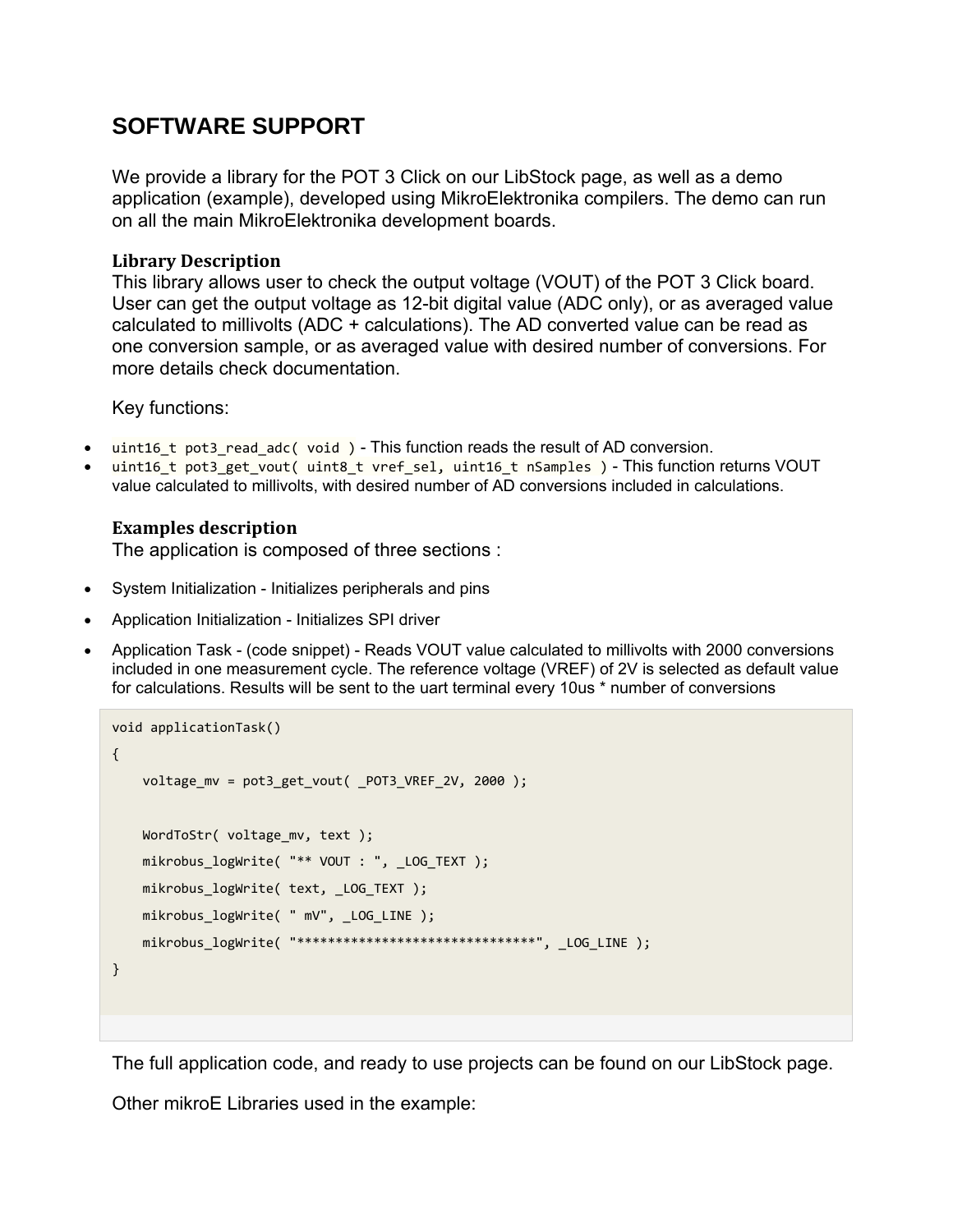- Conversions
- SPI
- UART

#### **Additional notes and informations**

Depending on the development board you are using, you may need USB UART click, USB UART 2 click or RS232 click to connect to your PC, for development systems with no UART to USB interface available on the board. The terminal available in all MikroElektronika compilers, or any other terminal application of your choice, can be used to read the message.

### **MIKROSDK**

This Click board™ is supported with mikroSDK - MikroElektronika Software Development Kit. To ensure proper operation of mikroSDK compliant Click board™ demo applications, mikroSDK should be downloaded from the LibStock and installed for the compiler you are using.

For more information about mikroSDK, visit the official page.



https://www.mikroe.com/pot‐3‐click/8‐15‐19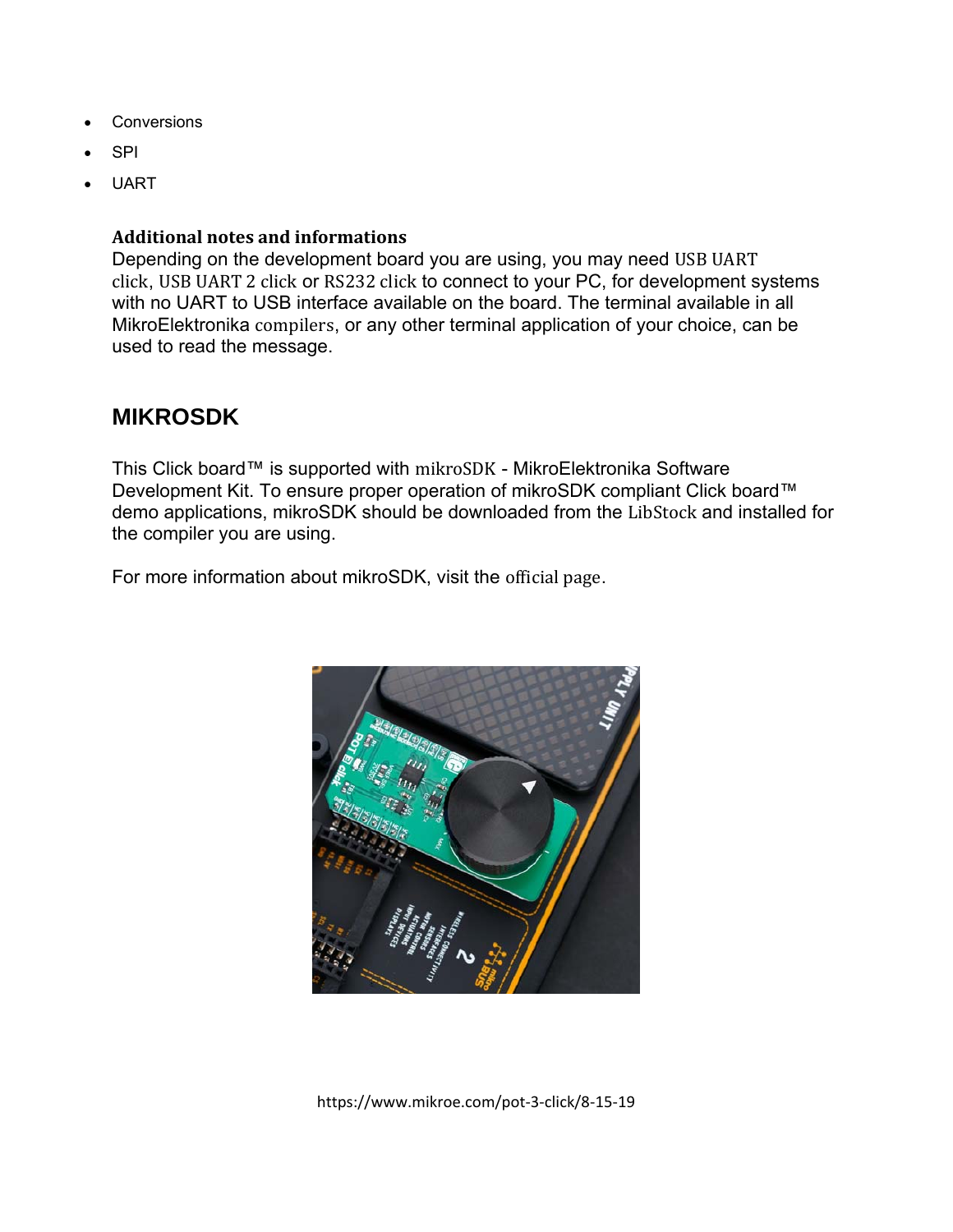# **ALPSALPINE**

## 11mm Size Metal Shaft Reflow Type RK119 Series

| Number of resistor elements |                                     | Single-unit                              |
|-----------------------------|-------------------------------------|------------------------------------------|
| Mounting direction          |                                     | Vertical type                            |
| Fixing method of bushing    |                                     | Guide                                    |
| Shaft types                 |                                     | Flat                                     |
| Length of the shaft         |                                     | 15mm                                     |
| Detent                      |                                     | Without                                  |
| Total resistance            |                                     | $10k\Omega$                              |
| Resistance taper            |                                     | 1B                                       |
| Switch travel               |                                     | 0.5mm                                    |
| Operating temperature range |                                     | -40℃ to +85℃                             |
| Electrical<br>Performance   | Total resistance<br>tolerance       | ±20%                                     |
|                             | Rated power                         | 0.05W                                    |
|                             | Maximum operating 10V DC<br>voltage |                                          |
|                             | Residual resistance 50Ω max.        |                                          |
|                             |                                     | Insulation resistance 100MΩ min. 250V DC |
|                             | Voltage proof                       | 300V AC for 1 minute or 360V for 2s      |
| Mechanical<br>Performance   | Total rotational<br>angle           | $300^{\circ} (+10, -5)^{\circ}$          |
|                             | Rotational torque                   | $7.5 \pm 3.5$ mN $\cdot$ m               |
|                             | Stonner strenath                    | $0.5N \cdot m$                           |

About Cookies on this site:

Push-pull strength 100N max. This site uses cookies to improve your online experience. By continuing to use this site without changing your cookie preferences, we will assume that you are agreeing to our use of cookies. For more information, visit our [Terms of Use.](https://www.alps.com/e/common/terms.html)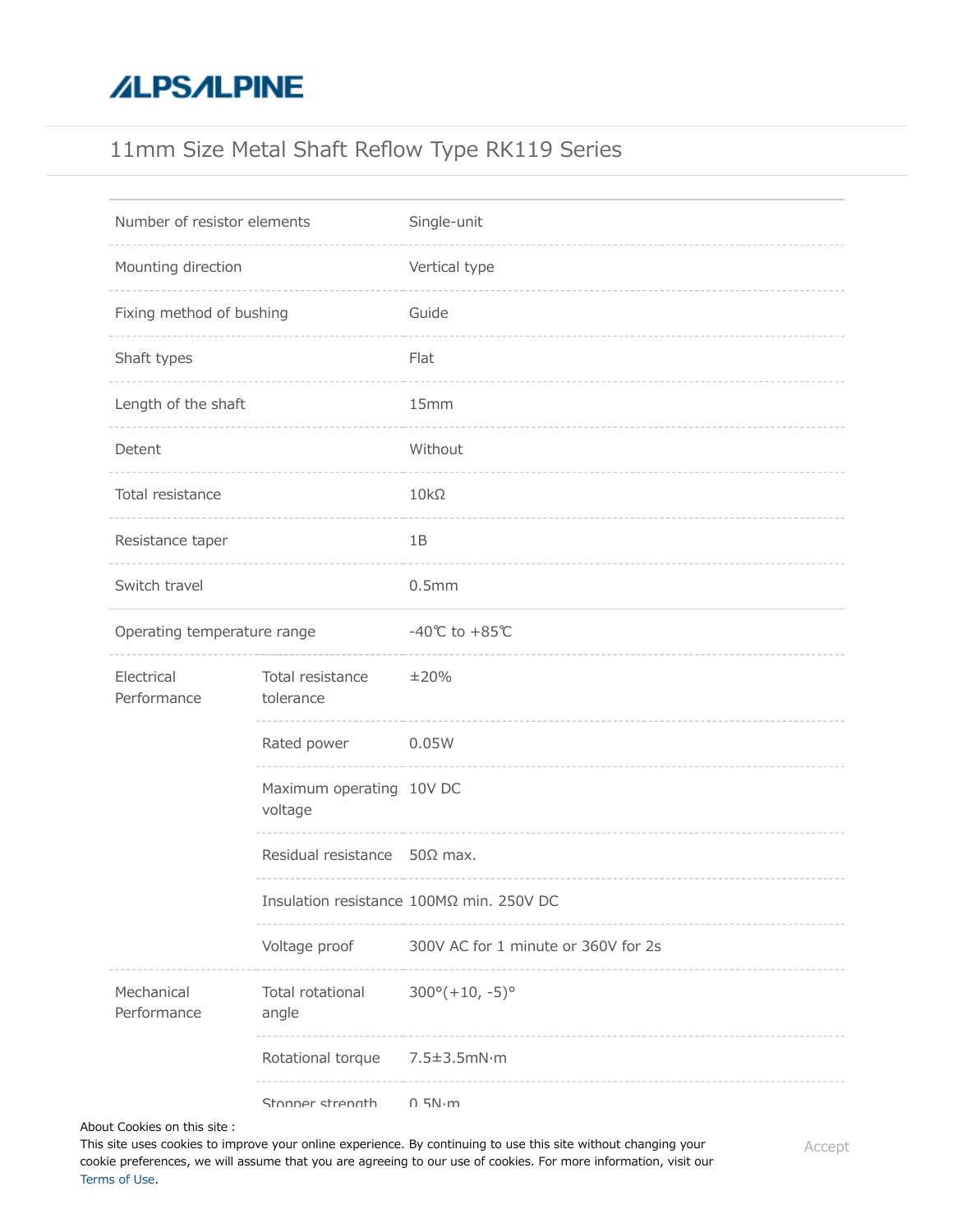|                                    | Vibration              | 10 to 55 to 10Hz/min., the amplitude is 1.5mm for all the<br>frequencies, in the 3 direction of X, Y and Z and for 2 hours<br>respectively |
|------------------------------------|------------------------|--------------------------------------------------------------------------------------------------------------------------------------------|
| Durability                         | Operating life         | 15,000 cycles                                                                                                                              |
| Specifications<br>switches         | Contact<br>arrangement | Single pole and single throw                                                                                                               |
|                                    | Travel                 | $0.5 \pm 0.3$ mm                                                                                                                           |
|                                    | Operating force        | 5±2N                                                                                                                                       |
|                                    | Operating life         | 20,000 times                                                                                                                               |
|                                    | Ratings                | 0.1A 5V DC (1mA 5V DC min. rating)                                                                                                         |
|                                    | Contact resistance     | 100mΩ for initial period,<br>200mΩmax. after operating life.                                                                               |
|                                    |                        | Insulation resistance 100MΩ min. 250V DC                                                                                                   |
|                                    | Voltage proof          | 300V AC for 1 minute or 360V AC for 2s                                                                                                     |
| Minimum order unit Japan<br>(pcs.) |                        | 480                                                                                                                                        |
|                                    | Export                 | 480                                                                                                                                        |

### Dimensions



#### About Cookies on this site:

This site uses cookies to improve your online experience. By continuing to use this site without changing your cookie preferences, we will assume that you are agreeing to our use of cookies. For more information, visit our [Terms of Use.](https://www.alps.com/e/common/terms.html)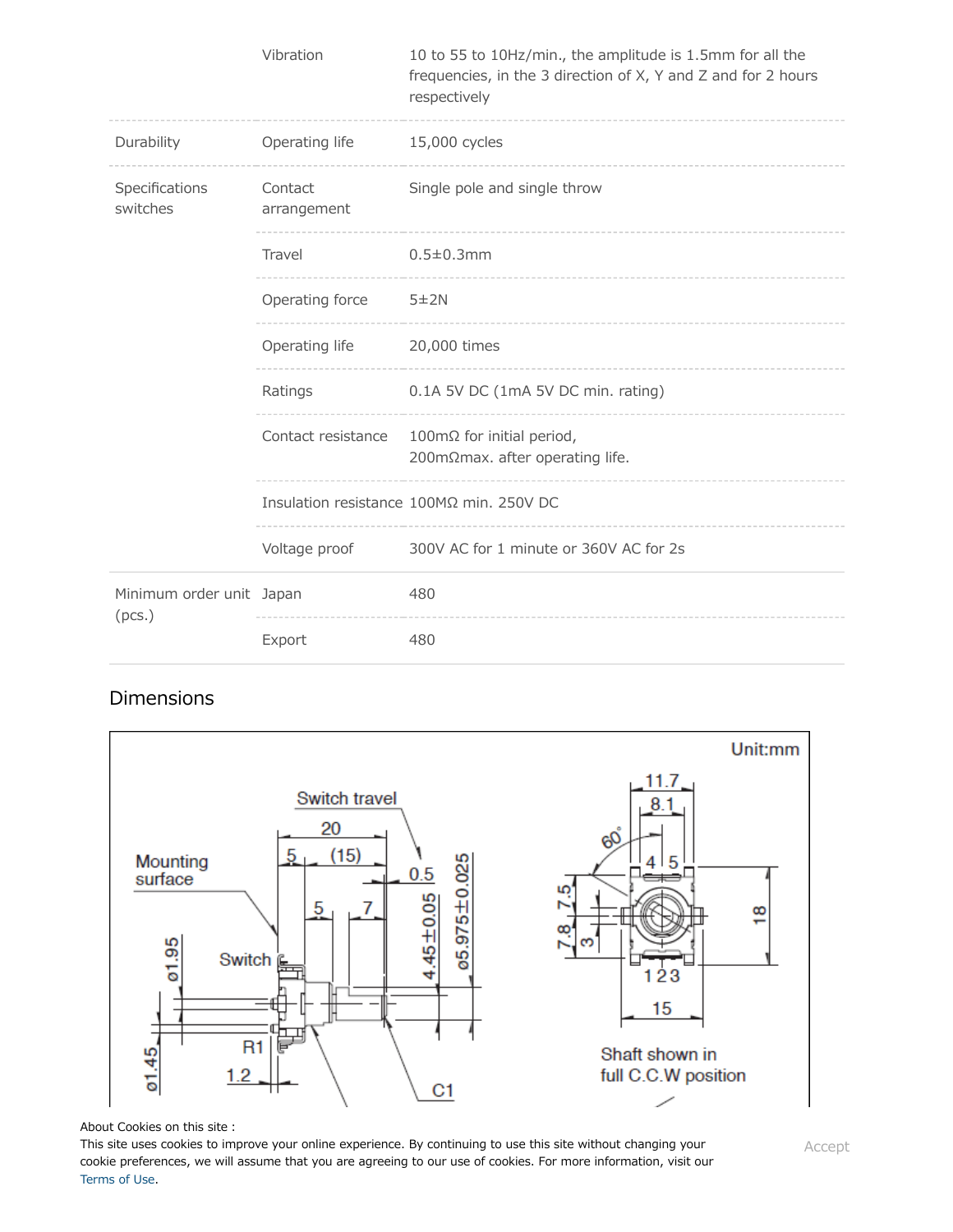

Viewed from mounting side.

### Packing Specifications

#### **Tray**

| Number of packages 1 case / Japan<br>(pcs.) |                            | 480         |
|---------------------------------------------|----------------------------|-------------|
|                                             | 1 case / export<br>packing | 480         |
| Export package measurements (mm)            |                            | 300×240×270 |

About Cookies on this site :

**Example of Reflow Soldering Condition** cookie preferences, we will assume that you are agreeing to our use of cookies. For more information, visit our This site uses cookies to improve your online experience. By continuing to use this site without changing your [Terms of Use.](https://www.alps.com/e/common/terms.html)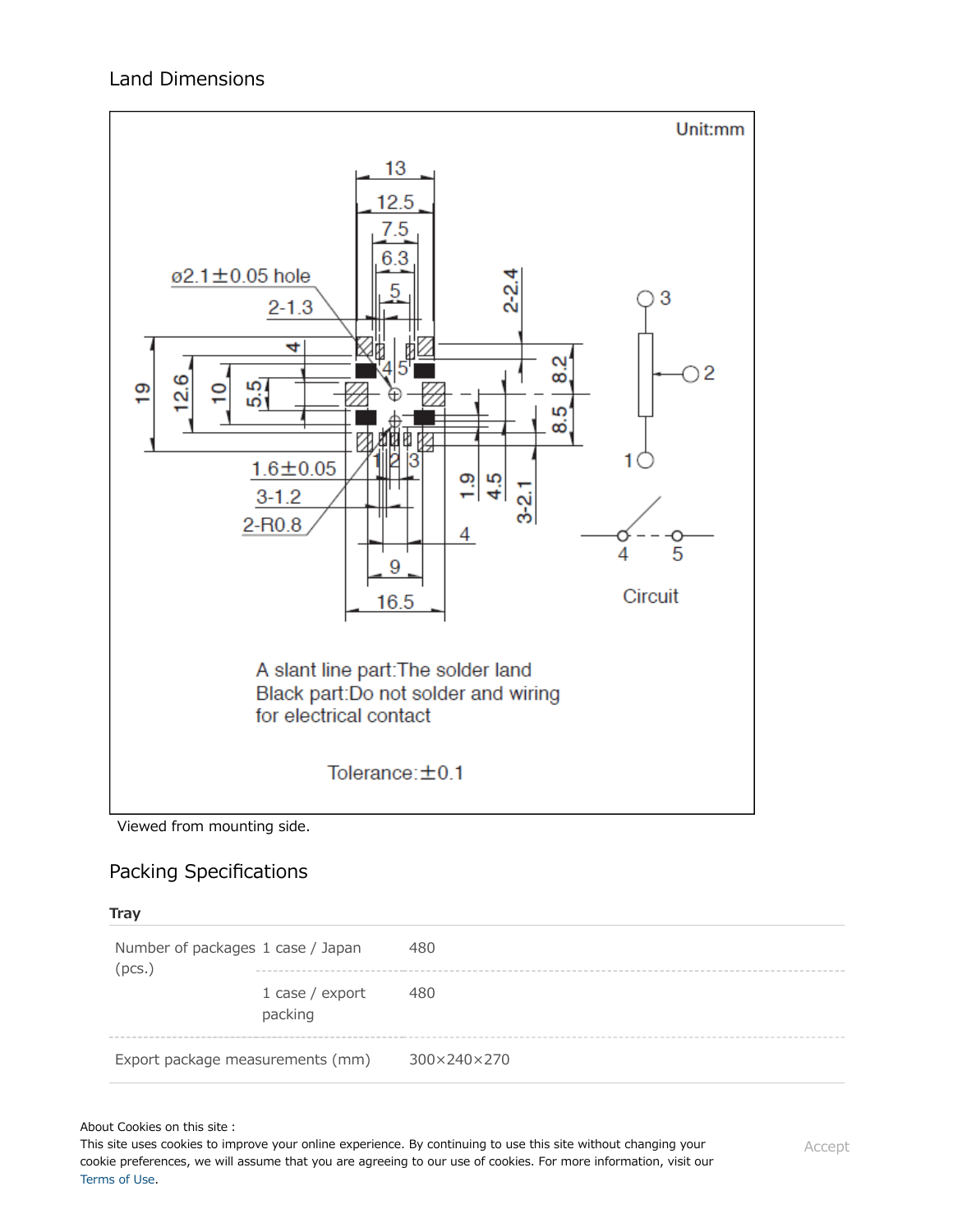1. Heating method

Double heating method with infrared heater.

2. Temperature measurement

Thermocouple 0.1 to 0.2  $\Phi$  CA (K) or CC (T) at soldering portion (copper foil surface). A heat resisting tape should be used for fixed measurement.

3. Temperature profile



1. When using an infrared reflow oven, solder may sometimes not be applied. Be sure to use a hot air reflow oven or a type that uses infrared rays in combination with hot air.

2. The temperatures given above are the maximum temperatures at the terminals of the potentiometer when employing a hot air reflow method. The temperature of the PC board and the surface temperature of the potentiometer may vary greatly depending on the PC board material, its size and thickness. Ensure that the surface

temperature of the potentiometer does not rise to 250℃ or greater.

3. Conditions vary to some extent depending on the type of reflow bath used. Be sure to give due consideration to this prior to use.

#### **Reference for Hand Soldering**

| Tip temperature | 350±10℃      |
|-----------------|--------------|
| Soldering time  | $3(+1, 0)$ s |
| No. of solders  | 1 time       |

#### About Cookies on this site:

This site uses cookies to improve your online experience. By continuing to use this site without changing your<br>cookie preferences, we will assume that you are agreeing to our use of cookies. For more information, visit our This site uses cookies to improve your online experience. By continuing to use this site without changing your [Terms of Use.](https://www.alps.com/e/common/terms.html)